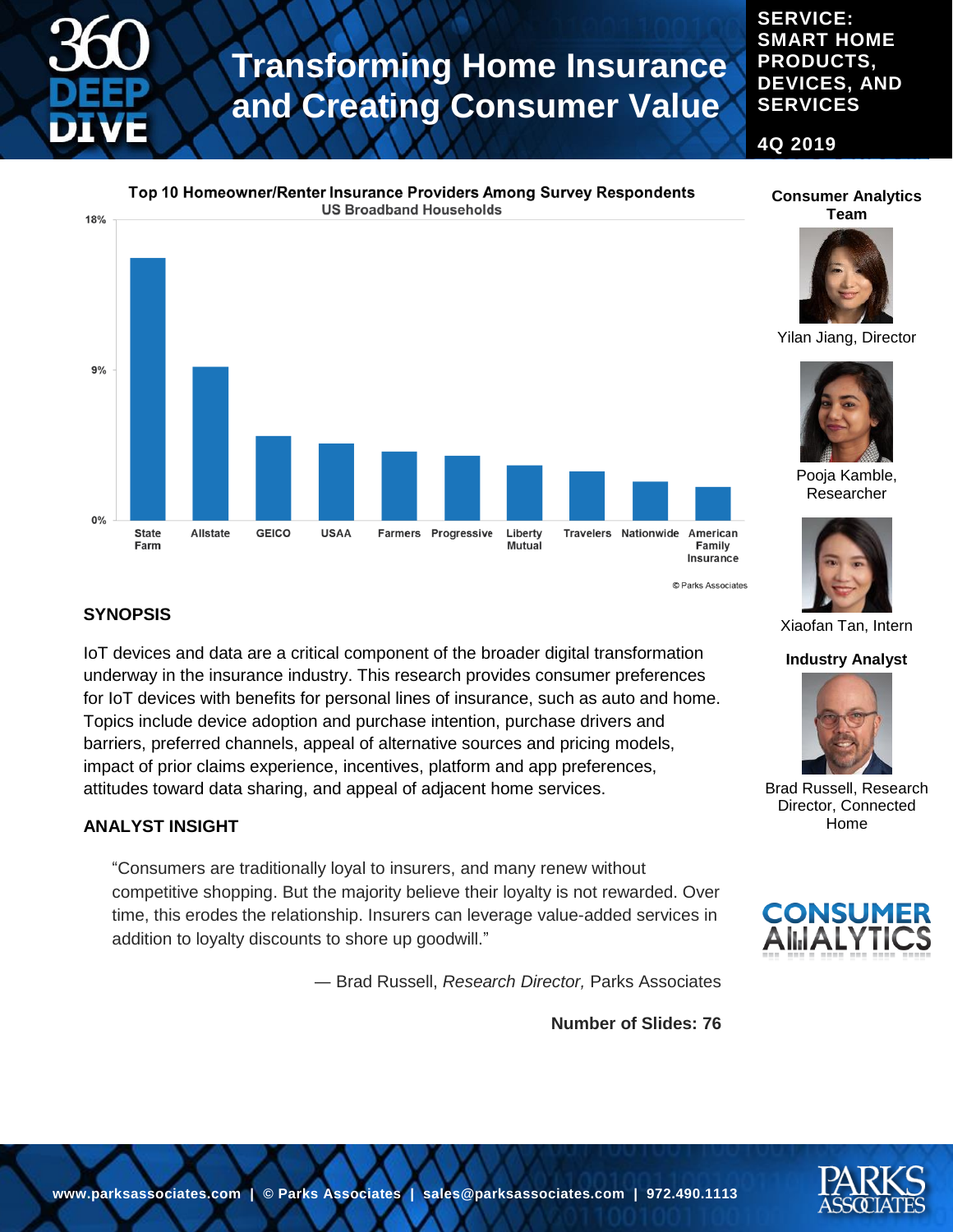

### **SERVICE: SMART HOME PRODUCTS, DEVICES, AND SERVICES**

**4Q 2019**

### **CONTENTS**

#### **Consumer Analytics: Smart Home Devices and Services Track**

- Key Questions Answered
- Survey Methodology
- Defining Heads of Broadband Households
- Definitions and Abbreviations
- Reading Parks Associates Charts

#### **Executive Summary**

- Industry Insight
- Key Findings and Market Impact

#### **Profile of the Home Insurance Customer**

- Overall Insurance Ownership Among Respondents (Q2/19)
- Overall Home Ownership Among Respondents (Q2/19)
- Type of Insurance by Home Ownership Among Respondents (Q2/19)
- Residence Type: Insured Homeowners vs. Insured Renters (Q2/19)
- Attitudes Toward Insurer (Q2/19)
- Top 10 Homeowner/Renter Insurance Providers Among Survey Respondents
- Attitudes Toward Insurer by Homeowner/Renter Insurance Ownership (Q2/19)
- Overall Home Damage Experiences (Q2/19)
- Location of Water Damage (Q2/19)
- Insurance Claim Experiences by Home Damage (Q2/19)

#### **Adoption of Loss Detection/Prevention Devices**

• Smart Security Device Ownership (Q2/19)

- Smart Smoke & Fire Prevention Device Ownership (Q2/19)
- Smart Water Loss & Damage Prevention Device Ownership (Q2/19)
- Smart Security Devices: Channel Purchase Location (Q2/19)
- Importance of Benefits Driving Purchase of Smart Security Devices (Q2/19)
- Smart Smoke & Fire Prevention Devices: Channel Purchase Location (Q2/19)
- Importance of Benefits Driving Purchase of Smart Smoke & Fire Prevention Devices (Q2/19)
- Smart Water Loss & Damage Prevention Devices: Channel Purchase Location (Q2/19)
- Importance of Benefits Driving Purchase of Smart Water Loss & Damage Prevention **Devices**
- Reasons for Purchasing Smart Security Devices (Q2/19)
- Reasons for Purchasing Smart Smoke & Fire Prevention Devices (Q2/19)

#### **Purchasing Intentions for Loss Detection/Prevention Devices**

- Likelihood of Purchasing Smart Home Products with Detection/Prevention Features (Q2/19)
- Smart Device: Purchase Intention (Q2/19)
- Smart Security Device: Preferred Purchase Chanel by High Intenders (Q2/19)
- Lifestyle and Purchase Attitudes Among Smart Security Device High Intenders (Q2/19)
- Lifestyle and Purchase Attitudes Among Smart Security Device Owners and Intenders (Q2/19)

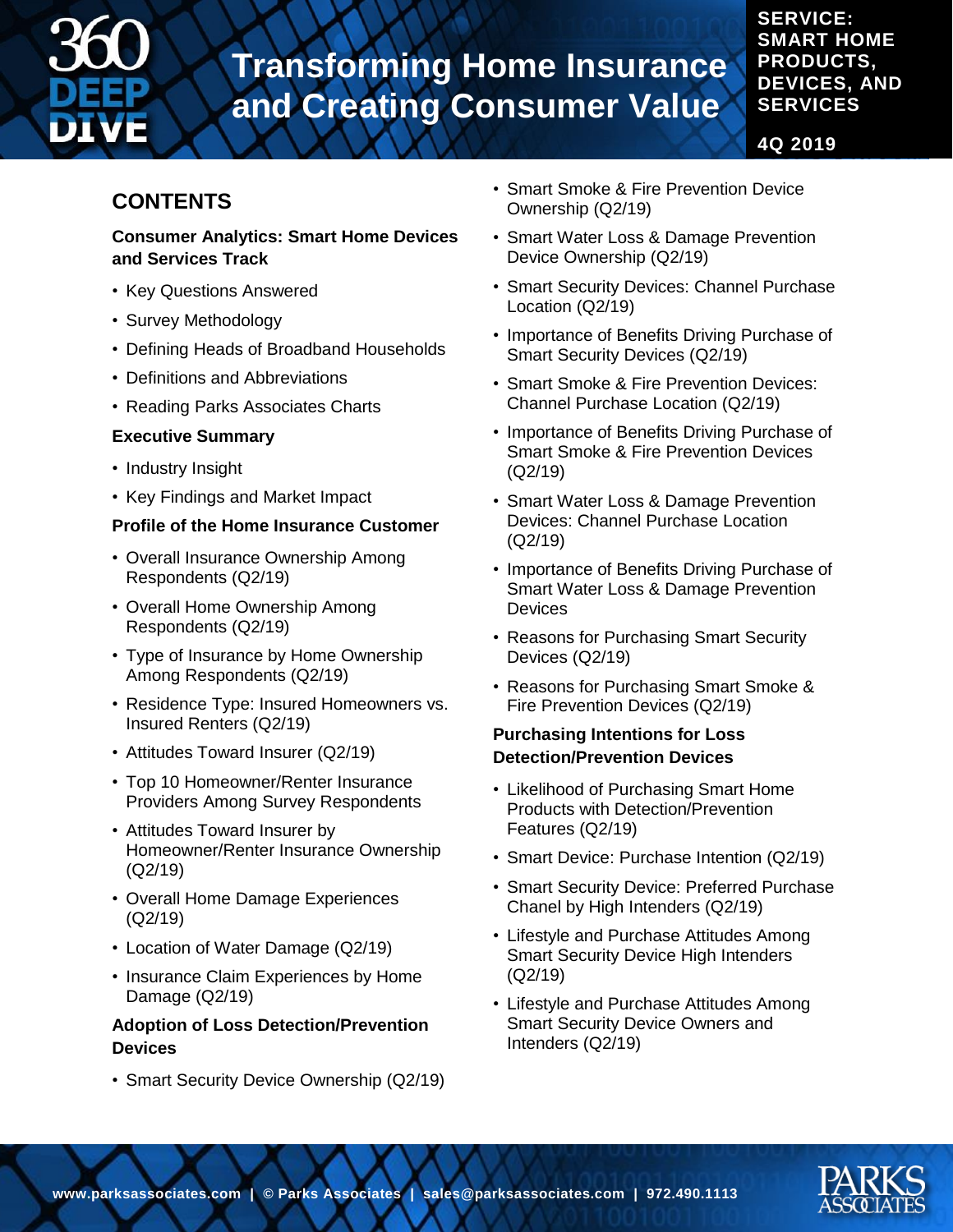

### **PRODUCTS, DEVICES, AND SERVICES**

**SERVICE: SMART HOME** 

**4Q 2019**

- Smart Smoke/Water Device: Preferred Purchase Channel (Q2/19)
- Lifestyle and Purchase Attitudes Among Smart Smoke/Water Device High Intenders (Q2/19)
- Lifestyle and Purchase Attitudes Among Smart Smoke/Water Device Unlikely Buyers (Q2/19)
- High Intention to Purchase Smart Security Devices by Home Damage (Q2/19)
- High Intention to Purchase Smart Fire/Water Devices by Home Damage (Q2/19)
- Smart Home Devices: Purchase Inhibitors (2017-2019)
- Demographic Breakdown of Smart Home Device Top 5 Purchase Inhibitors (Q2/19)
- Housing Factors of Smart Home Device Top 5 Purchase Inhibitors (Q2/19)

#### **Consumer Attitudes and Insurer-Provided Solutions**

- Attitudes Toward Smart Home Devices and Insurers (Q2/19)
- Attitudes Toward Smart Home Devices and Insurers Among Smart Home Device Owners (Q2/19)
- Attitudes Toward Smart Home Devices and Insurers by Homeowner/Renter Insurance Ownership (Q2/19)
- Value of Use Cases for Free Smart Home Devices (Q2/19)
- Likelihood of Switching Home Insurance to Acquire Smart Home Devices (Q2/19)
- Highly Likely Switchers of Home/Renter Insurance by Demographics (Q2/19)
- Highly Likely Switchers of Home/Renter Insurance by Housing Factors (Q2/19)
- Highly Likely Switchers of Home/Renter Insurance by Home Damage and Smart Home Device Ownership (Q2/19)
- Likelihood of Switching Home Insurance to Acquire Smart Home Devices by Insurance Providers (Q2/19)
- Preferred Incentives for Acquiring Smart Home Devices (Q2/19)
- Preferred Incentives for Acquiring Smart Home Devices Among Smart Home Device High Intenders (Q2/19)
- Preferred Incentives for Acquiring Smart Home Devices Among High Likely Home Insurance Switchers (Q2/19)
- Concept Testing: Intention to Invest in Smart Home Devices with Various Levels of Premium Discounts
- Likelihood of Purchasing Smart Home Device by Package Levels (Q2/19)
- Installation Methods of Smart Home Devices (Q2/19)
- Installation Methods of Smart Home Devices Among High Likely Home Insurance Switchers (Q2/19)

#### **Appendix**